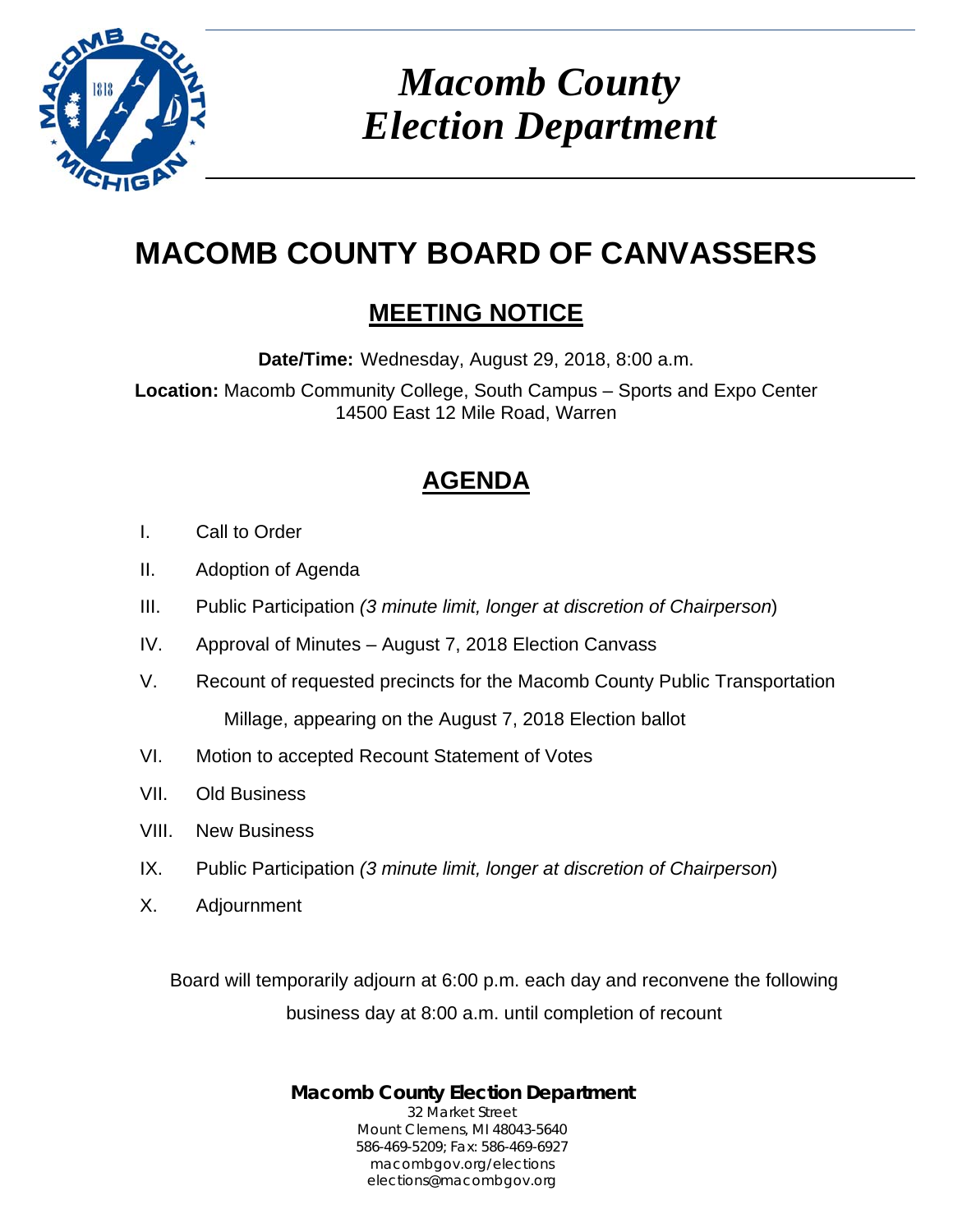#### **MACOMB COUNTY BOARD OF CANVASSERS ELECTION OF AUGUST 7, 2018 UNOFFICIAL MINUTES**

The Macomb County Board of Canvassers met on Wednesday, August 8, 2018 and each business day thereafter, through Friday, August 17, 2018, in the Macomb County Elections Department Conference Room (32 Market Street in Mount Clemens), to canvass and certify the results of the Election held on August 7, 2018.

The following Board members were present:

 Sarah Stovall – Chair Janice Nearon – Vice Chair Michelle DeBeaussaert – Canvasser Barb Van Syckel – Canvasser *Also Present: Michael Grix – Election Specialist* 

#### **August 8, 2018**

The Board of Canvassers was called to order at 1:00 p.m. At that time a motion to adopt the Agenda was made by Janice Nearon and seconded by Michelle DeBeaussaert; the motion carried.

#### **Public Participation**

None

#### **Approval of Minutes (May 24, 2018 Recount)**

A motion to accept was made by Michelle DeBeaussaert and seconded by Barb Van Syckel; the motion carried.

#### **Canvass and Certify Results of August 7, 2018 Election**

The Board canvassed without incident.

At 4:30 p.m., the meeting was temporarily adjourned until 9:00 a.m the next day.

#### **August 9, 2018**

The Board of Canvassers reconvened at 9:00 a.m.

The Board canvassed without incident.

At 4:30 p.m., the meeting was temporarily adjourned until 9:00 a.m the next day.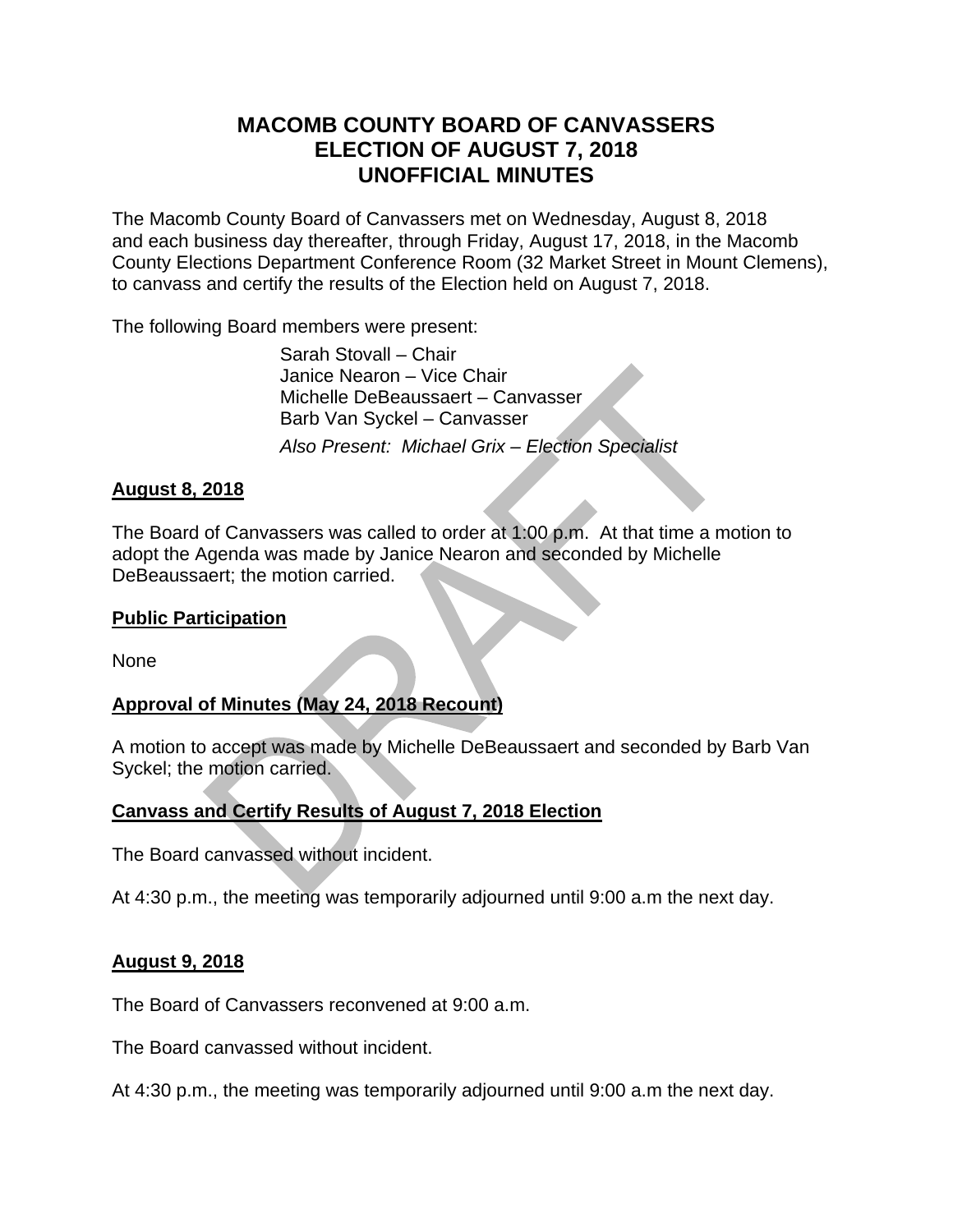#### **August 10, 2018**

The Board of Canvassers reconvened at 9:00 a.m.

The Board canvassed without incident.

At 4:30 p.m., the meeting was temporarily adjourned until 9:00 a.m the next business day.

#### **August 13, 2018**

The Board of Canvassers reconvened at 9:00 a.m.

| Precinct        | New Seal(s) | <b>New Poll Book Total</b> |
|-----------------|-------------|----------------------------|
| AV <sub>1</sub> | 13927       | 98                         |
| AV <sub>2</sub> | 13927       | 113                        |
| AV3             | 13927       | 159                        |
| AV <sub>4</sub> | 13927       | 193                        |
| AV <sub>5</sub> | 13927       | 146                        |

The following New Baltimore precincts were retabulated:

At 4:30 p.m., the meeting was temporarily adjourned until 9:00 a.m the next day.

#### **August 14, 2018**

The Board of Canvassers reconvened at 9:00 a.m.

The Board canvassed without incident.

At 4:30 p.m., the meeting was temporarily adjourned until 9:00 a.m the next day.

#### **August 15, 2018**

The Board of Canvassers reconvened at 9:00 a.m.

The Board canvassed without incident.

At 4:30 p.m., the meeting was temporarily adjourned until 9:00 a.m the next day.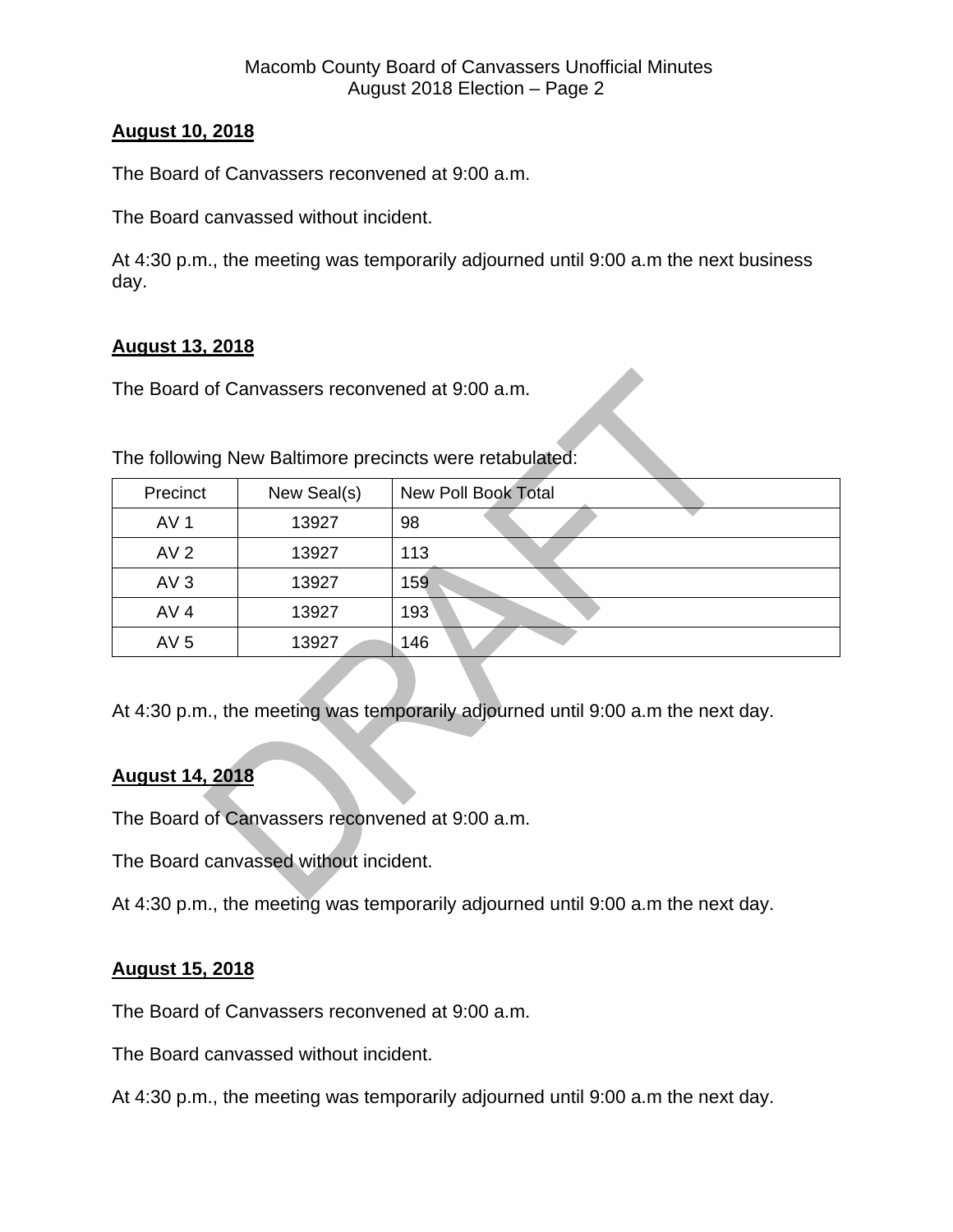#### **August 16, 2018**

The Board of Canvassers reconvened at 9:00 a.m. (Michelle DeBeaussaert excused)

The Board canvassed without incident.

At 4:30 p.m., the meeting was temporarily adjourned until 9:00 a.m the next day.

#### **August 17, 2018**

The Board of Canvassers reconvened at 9:00 a.m. (Michelle DeBeaussaert excused)

| Precinct        | New Seal(s)    | New Poll Book Total |
|-----------------|----------------|---------------------|
| 1               | 13934          | 367                 |
| $\overline{4}$  | 13935          | 336                 |
| 15              | 13940          | 368                 |
| 20              | 13939          | 403                 |
| 36              | 13938          | 661                 |
| AV <sub>9</sub> | 13932          | 73                  |
| <b>AV 27</b>    | 13936<br>13937 | 412                 |
| AV 51           | 13931          | 428                 |
| AV 52           | 13931          | 206                 |

#### **New Business**

None

#### **Old Business**

None

#### **Public Participation**

None

#### **Adjournment**